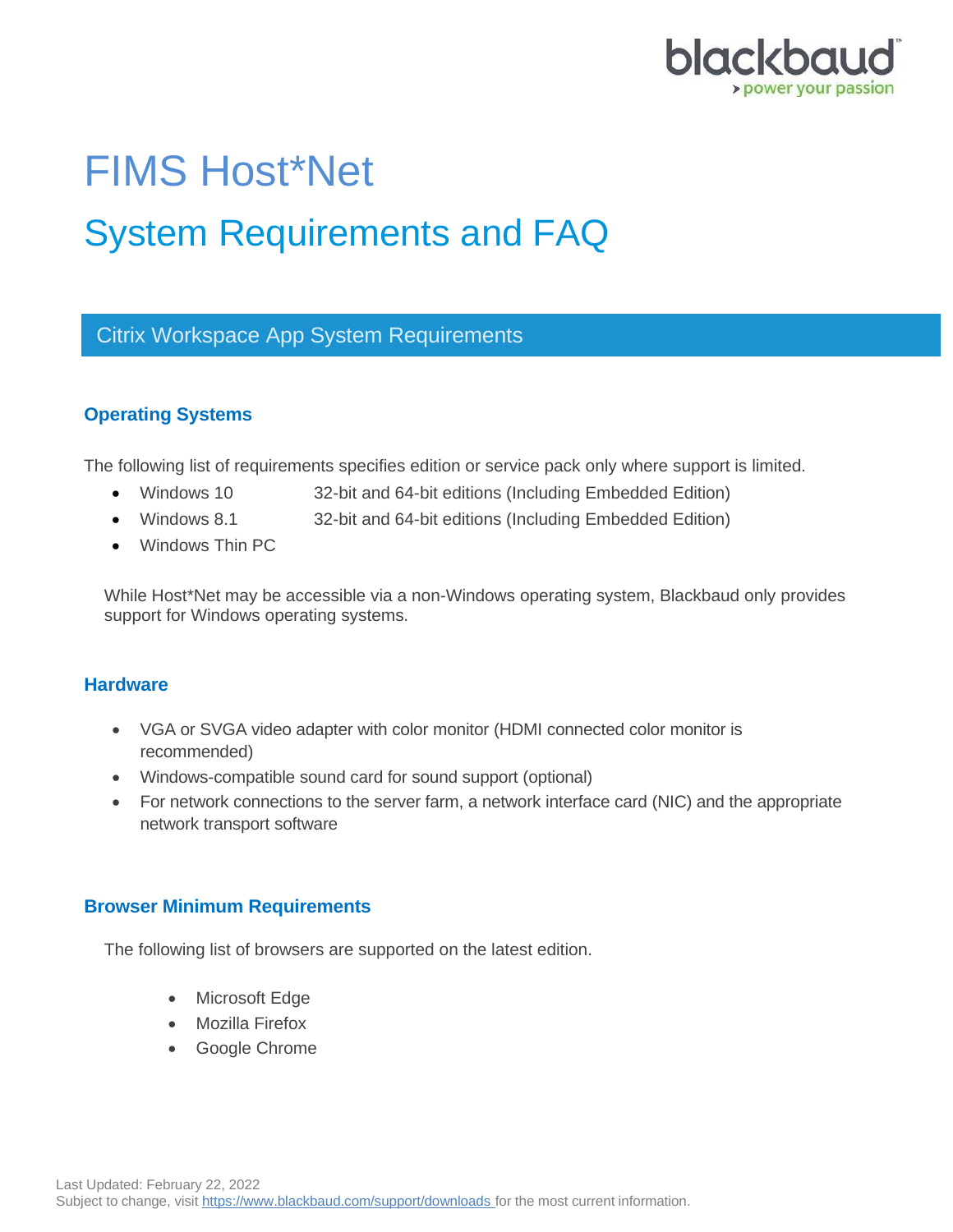

#### **Q: Does Host\*Net provide any shared disk space for my organization?**

**A:** Yes, Host\*Net provides a shared "S:\" drive for your organization to store productrelated files.

#### **Q: Can I print to my office printers while using Host\*Net?**

**A:** Many printers are completely compatible with Host\*Net; however, there may be specific functionality that is lost, and some printers may not function. Many printers can use what is called a "Universal Printer Driver," meaning there is a common language between printers which Citrix and Host\*Net support.

Here is a Citrix article that displays compatibility with various HP printers:

<http://support.citrix.com/article/ctx110571>

Blackbaud cannot guarantee that your existing printers or hardware will be completely compatible with Host\*Net, and thus we would encourage you to request demo access to test printer functionality.

To request demo access, please contact your Sales Representative.

#### **Q: Do I need any software to access Host\*Net?**

**A:** Yes, you will need Citrix Workspace <https://www.citrix.com/downloads/workspace-app/>

#### **Q: Can I send e-mail through FIMS on Host\*Net?**

**A: Feb 2022 Update -** As of 2/28/2022, email capability has been removed from FIMS on HostNet. Please see the following Knowledgebase article:

[What are the new workflows for Microsoft Outlook on HostNet?](https://kb.blackbaud.com/knowledgebase/articles/Article/197824)

#### **Q: Can I use FIMS on a Mac?**

**A:** While Host\*Net can be accessed via a non-Windows operating system, Blackbaud only provides support for Windows operating systems and will be unable to troubleshoot any connectivity issues. Please visit [http://www.citrix.com f](http://www.citrix.com/)or more information.

#### **Q: Do you provide any Office products?**

**A: Feb 2022 Update -** As of 2/28/2022, all Microsoft Office products have been removed from FIMS on HostNet. Please see the following Knowledgebase article: [What is Changing with HostNet?](https://kb.blackbaud.com/knowledgebase/articles/Article/195382)

#### **Q: Does FIMS Host\*Net work with Crystal Reports?**

**A:** While we do not provide Crystal Reports along with a Host\*Net subscription, if your foundation currently utilizes Crystal Reports, FIMS has a Crystal Reports Viewer that can be utilized to view your reports.